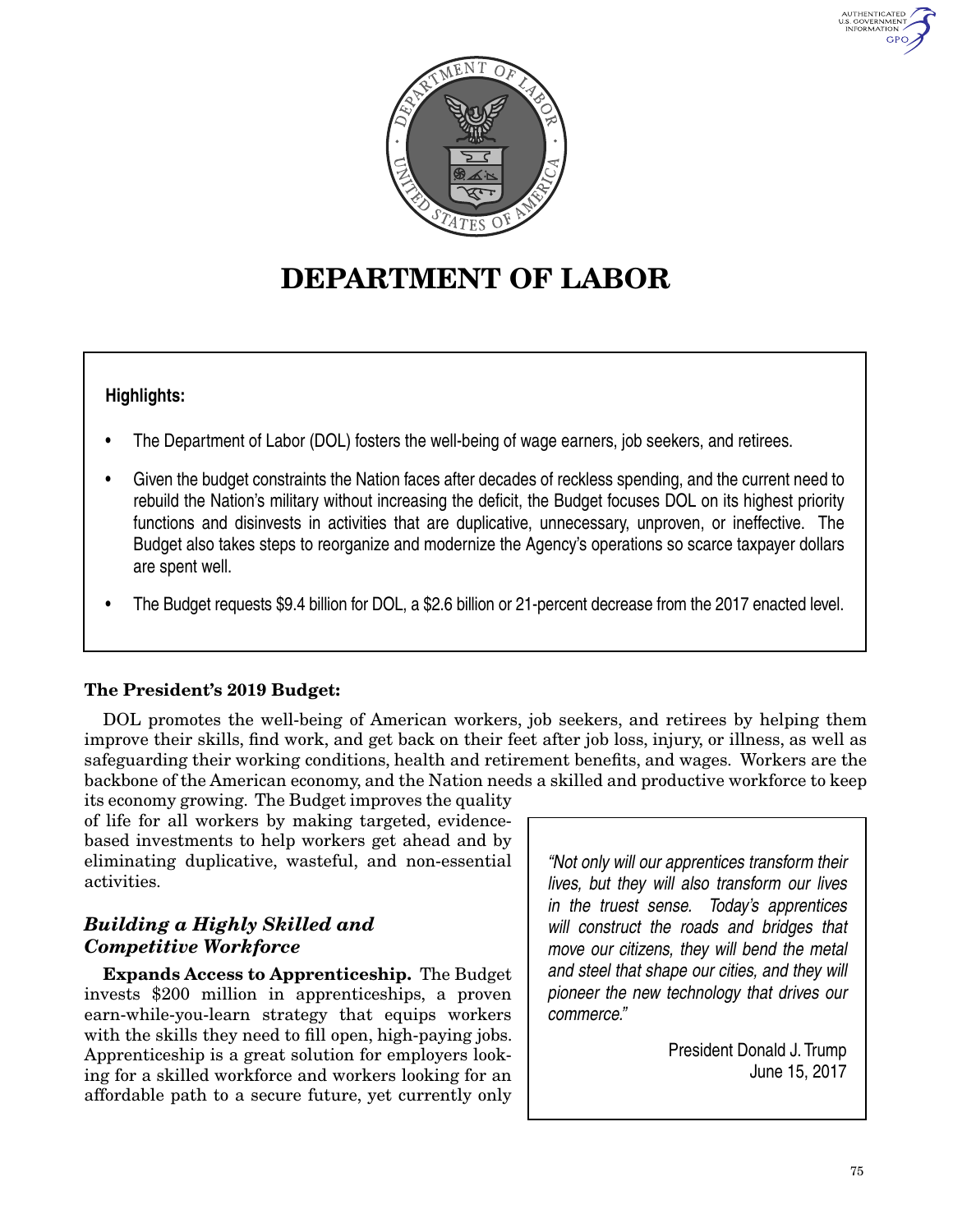550,000 individuals—less than half of one percent of the workforce—participate in apprenticeships each year. As part of implementing the President's Executive Order "Expanding Apprenticeships in America," the Department is establishing a new industry-recognized apprenticeship system to modernize and expand the U.S. approach to apprenticeships. DOL is working to empower employers, educational institutions, labor-management organizations, trade associations, States, and other third parties to collaborate to create new, industry-driven apprenticeship solutions. The Department is also pursuing ways to expand apprenticeship opportunities in high-growth sectors where apprenticeships are underutilized, including healthcare, information technology, and advanced manufacturing.

**Develops a Plan to Reorganize and Consolidate the Nation's Workforce Development Programs.** The Federal Government has more than 40 workforce development programs spread across 14 agencies with a total annual cost of approximately \$17 billion. Despite changes in the recent reauthorization of the Workforce Innovation and Opportunity Act, the system remains fragmented at the Federal level, perpetuating unnecessary bureaucracy and complicating State and local efforts to meet the comprehensive needs of Americans seeking workforce-related services. The Secretaries of Labor and Education, who administer most of the programs, are working on a comprehensive plan to consolidate and reorganize Federal workforce development programs to ensure that American workers receive the highest quality services possible and are prepared to fill the high-growth jobs of today and tomorrow. The plan will be released as part of a spring 2018 Government reorganization package.

**Reforms Job Corps.** Job Corps trains and educates approximately 50,000 disadvantaged youth at 125 primarily residential centers across the United States. The Budget takes aggressive steps to improve Job Corps for the youth it serves by: closing centers that do a poor job educating and preparing students for jobs; focusing the program on the older youth for whom the program is more effective; improving center safety; and making other changes to sharpen program quality and efficiency. As part of this reform effort, the Budget ends the Department of Agriculture's (USDA) role in the program, unifying responsibility in DOL. Workforce development is not a core USDA role, and the 26 centers it operates are overrepresented in the lowest performing cohort of centers. The Budget also announces other reforms to the program, including shifting the outreach and admissions function to States and piloting the use of cooperative agreements with non-profits that have expertise in serving youth to operate centers. These reforms would save money and improve results by eliminating ineffective centers and finding better ways to educate and train youth.

#### *Modernizing the Unemployment Safety Net to Emphasize Work*

**Reduces Waste, Fraud, and Abuse While Getting Claimants Back to Work More Quickly.** The Budget expands Reemployment Services and Eligibility Assessments, an evidence-based activity that saves an average of \$536 per claimant in unemployment insurance (UI) benefit costs by reducing improper payments and getting claimants back to work more quickly and at higher wages. The Budget proposes to create a permanent program that would allow each State to provide these services to one-half of its UI claimants as well as all of its transitioning servicemembers. The Budget also reduces waste, fraud, and abuse in the UI program with a package of program integrity proposals. These proposals would require States to use the tools already at their disposal for combatting improper payments while expanding their authority to spend certain UI program funds on activities that reduce waste, fraud, and abuse in the system.

**Focuses Trade Adjustment Assistance on Apprenticeship and Other Work-Based Training.** The Trade Adjustment Assistance (TAA) program, which provides cash benefits and training to workers who have been displaced by international trade, is in need of reform. A rigorous 2012 evaluation of the program demonstrated that workers who participated in the program had lower earnings than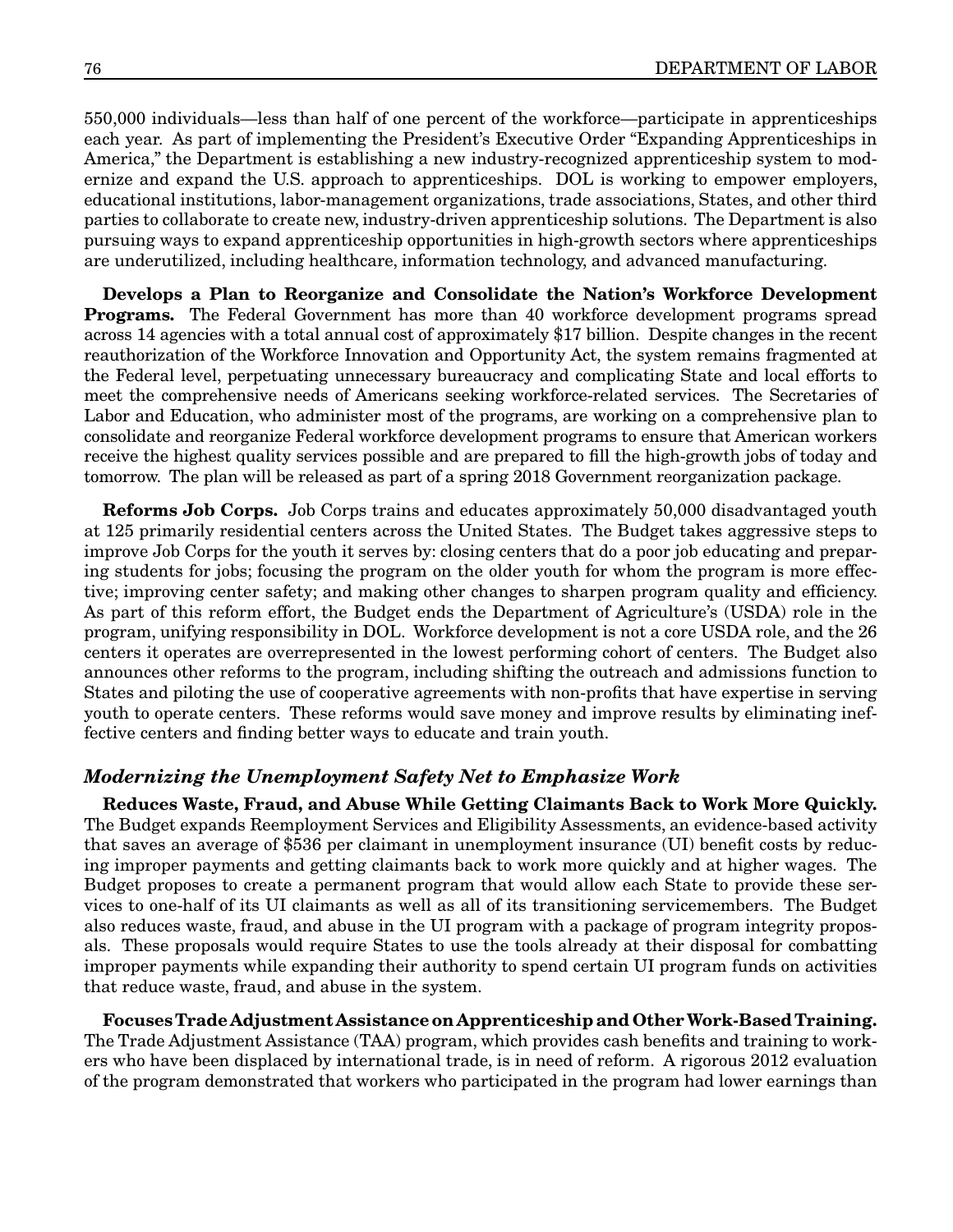the comparison group at the end of a four-year follow-up period,<sup>1</sup> in part because they were more likely to participate in long-term job training programs rather than immediately reentering the workforce. However, this training was not targeted to in-demand industries and occupations—only 37 percent of participants became employed in the occupations for which they trained. The Budget proposes to refocus the TAA program on apprenticeship and on-the-job training, earn-as-you-learn strategies that ensure that participants are training for relevant occupations. States would also be encouraged to place a greater emphasis on intensive reemployment services for workers who are not participating in work-based training, getting those workers back into the workforce more quickly.

**Strengthens the Unemployment Safety Net.** States are responsible for funding the benefits they provide under the Stateadministered UI program. In order to avoid raising taxes on employers in the middle of a recession, States should build balances that would allow them to cover benefits when unemployment spikes. Despite years of recovery since the Great Recession, many States' UI accounts are still not adequately financed—as of September 30, 2017, only 24 States had sufficient reserves to weather another recession. The Budget pro-



### **Unemployment Insurance Reserves by State**

poses to strengthen the incentive for States to prepare for the next recession and adequately fund their UI systems by reducing Federal tax credits in States with particularly low reserve balances.

#### *Protecting American Workers*

**Secures Safe and Healthy Workplaces.** The Budget maintains targeted investments in the Occupational Safety and Health Administration (OSHA) and Mine Safety and Health Administration aimed at preventing worker fatalities, injuries, and illnesses through enforcement, outreach, and compliance assistance. The Budget increases OSHA Federal Compliance Assistance to assist employers who want help protecting their workers through cooperative programs.

**Makes Health Insurance More Affordable for Small Businesses.** The President's Executive Order "Promoting Healthcare Choice and Competition Across the United States" directed the Secretary of Labor to expand access to health coverage by allowing more employers to form Association Health Plans (AHPs), arrangements under which small businesses may band together to offer competitive and affordable health insurance to their employees. The Budget supports this initiative by increasing funding for the Employee Benefits Security Administration to develop policy and enforcement capacity to expand access to AHPs.

<sup>1</sup> *https://www.mathematica-mpr.com/our-publications-and-findings/publications/the-evaluation-of-the-trade-adjustment-assistanceprogram-a-synthesis-of-major-findings*